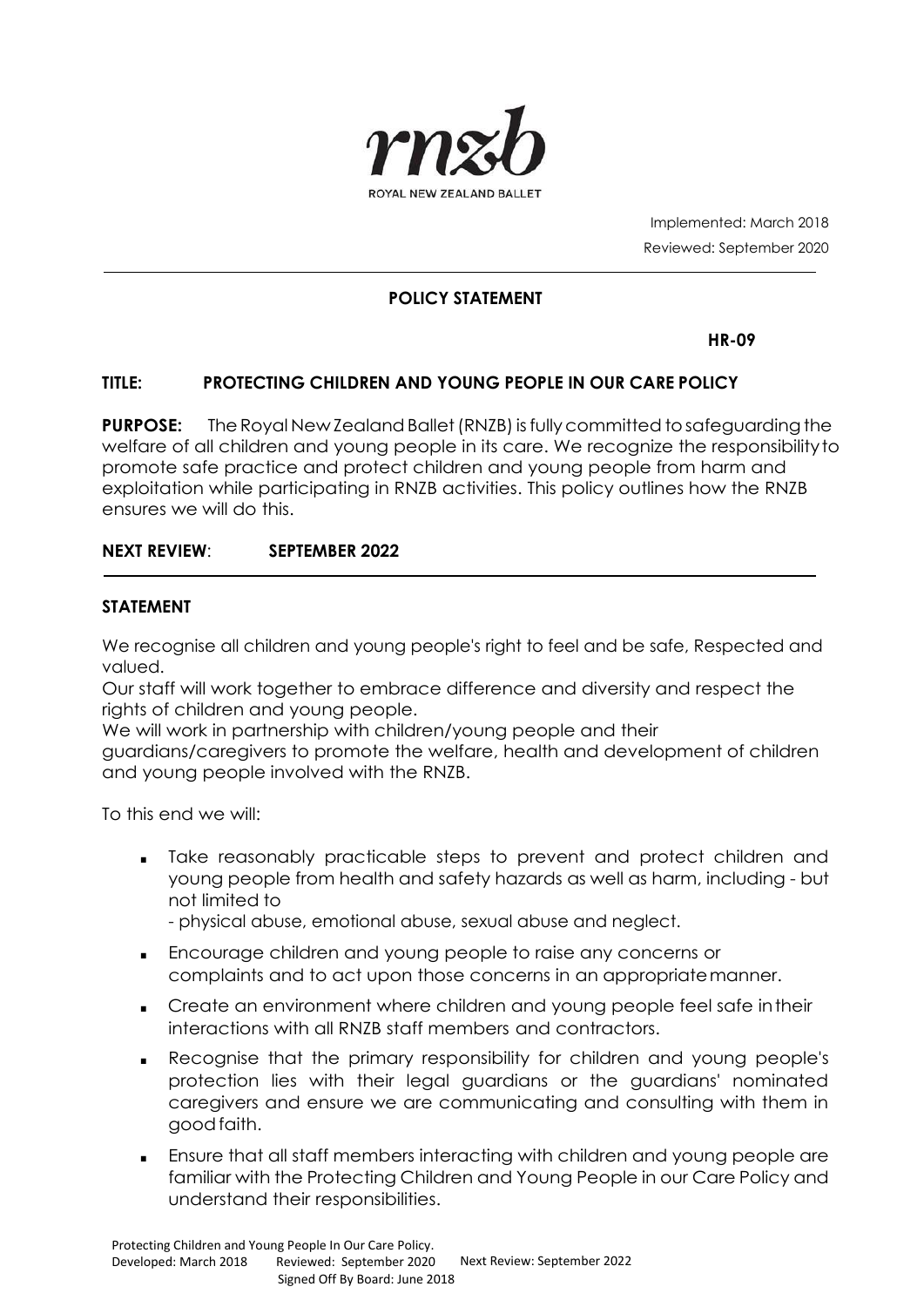## **SCOPE OF POLICY**

This policy will apply to children and young people employed by the RNZB, those voluntarily dancing for the RNZB, children and young people visiting the premises of the RNZB, children and young people involved in marketing and publicity activities and children and young people our staff are in contact with through our education programmes. This policy will also apply to the RNZB staff who work with these children and young people and contractors who work onsite and could potentially interact with children and young people.

## **DEFINITIONS**

For the purpose of this policy and associated procedures, a child is recognised as someone under the age of 14 years and a young person is someone aged 14 - 17 years. A caregiver includes any parent, legal guardian, teacher, family member or any other person whom their legal guardian deems responsible for the child at that time.

## **PERFORMANCE STANDARD(S)**

The "Protecting Children and Young People in our Care Policy" aims to ensure our practices for dealing with children and young people are best-practice and enhance the reputation of the RNZB as a caring and connected organisation.

The RNZB has a legal responsibility under the Vulnerable Children Act 2014 to ensure that we have a child protection policy as a provider of children's services to schoolsthrough our education programme. We also have a responsibility to ensure staff are safety checked if they have contact with children suchas when the company tours.

We have a responsibility under the Health and Safety at Work Act 2015 to protect workers and others against harm to their health, safety, and welfare by eliminating or minimising risks arising from work.

With regards to the management of the wellbeing of children and young people on tour, we have taken account of the Ministry of Education EOTC Guidelines for the provision of care of children and young people by others when away from their home environment.

We follow "The Guide to Safe Working Practice in the Entertainment & Events Industry" developed by ETNZ in regard to working hours for children.

# **PROCEDURES**

*Employment of Staff Working With Children and Young People*

- The RNZB will nominate a designated coordinator for children/young people with the relevant experience and understanding ofresponsibilities to oversee the wellbeing of children and young people in their charge.
- The identity of all new employees is verified through the sighting oftheir passport or accepted form of identification.
- RNZB police vets all new employees before appointment and will ensure all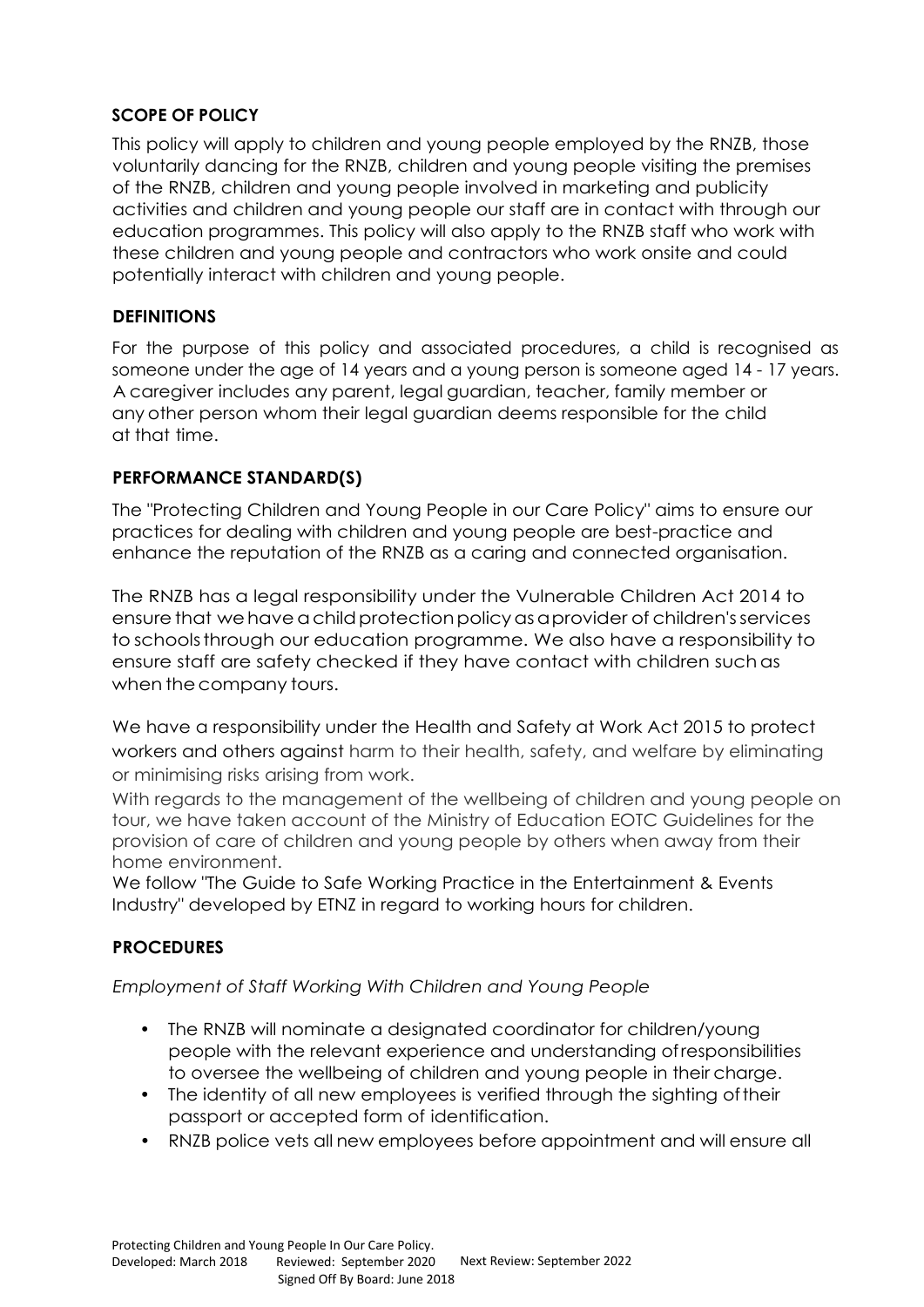current employees who work directly with children are police vetted and then re-vetted every three years.

• All reasonably practicable steps will be undertaken to ensure that the most suitable and appropriate people are recruited where the role requires interaction with children by developing clear position descriptions and competencychecking.

## *Induction of Children and Young People Involved in Productions*

- An induction will be provided for all children and young people employed or voluntarily dancing for the RNZB as well as their legal guardians/caregivers.
- Children and their legal guardians/caregivers will be advised of the existence of this policy and have it explained to them andtheir child in a child appropriate manner.
- The RNZB will outline in detail the situation specific steps it takes to keep children and young people safe and will ensure children/youngpeople are made aware of the expectations RNZB has of them.
- Children, young people and their legal guardians/caregivers will also be advised that they and their charges must comply with the RNZB Code of Conduct. The code will be explained to them at the time of induction and in an age-appropriate manner.
- Legal guardians will be responsible for providing the RNZB with the child/young person's contact information (mobile phone number and email, if appropriate), next of kin and emergency contact details including a contact name, relationship to the child/young person, their mobilephone number, email and physical address. The RNZB also requires that legal guardians advise them of any relevant medical conditions/medications and critical allergies for the child/young person. This information will be held by RNZB for the duration of the child/young person's involvement and will be treated confidentially.
- For employees, the RNZB will discuss with the legal guardian if the RNZB needs to allow for schooling hours within their working days. It is the responsibility of legal guardians to apply to Te Kura, the New Zealand Correspondence School, if education by correspondence is required.
- Legal guardians/caregivers of children will be advised to bring ageappropriate food, drink, clothing, and necessary homework and entertainment activities for when their child is not onstage.
- Legal guardian/caregivers of young people will be advised that it istheir responsibility to ensure their young person manages their own requirements for the provision for food, clothing, homework and entertainment for when they have free time.
- Children/young people and parents/caregivers will be given an orientation walk around the theatre and an evacuation briefingfor each venue they perfor m in.
- RNZB will use best endeavours to ensure children/young people will not watch any action onstage or via show relays that depict adult themes, nudity or excessive violence. Parents/caregivers will be made aware of any content that may be objectionable prior to agreeing to undertake the work and will be required to sign a Content Permission Form.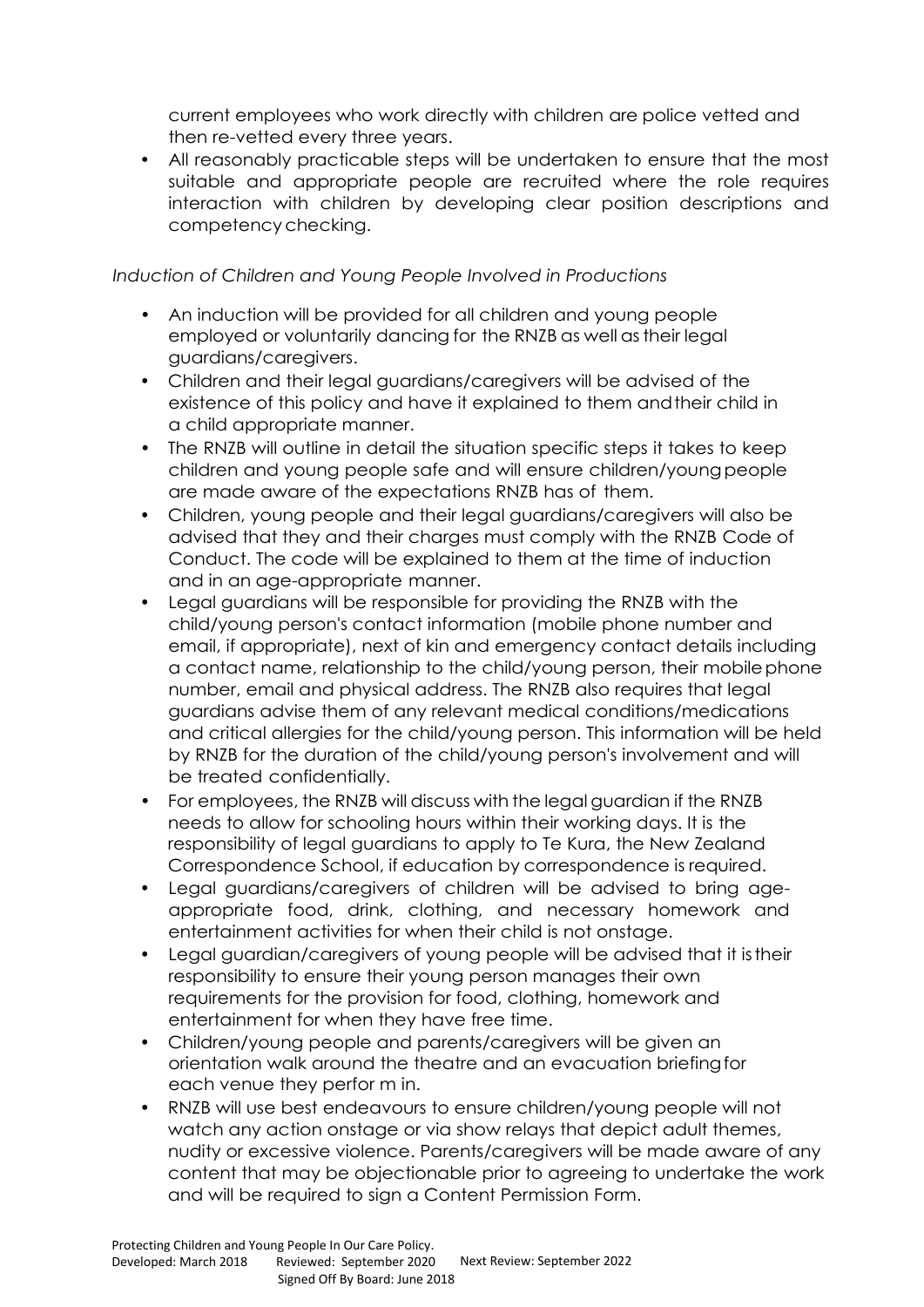# *Support, Care and Safety for Volunteer and Employed Performers*

- A Designated Coordinator will be assigned to oversee the supervisionand care of children working as employees or voluntarily for RNZB. The Designated Coordinator is responsible for agreeing with the legal guardian/caregiver their definition of 'reasonable care' for their child/young person and ensuring all supervisors, chaperones and buddies responsible for children and young people are informed, trained and supervised appropriately.
- The Designated Coordinator will identify potential hazards and plan for their mitigation. Children/young people will be encouraged to understand their responsibilities for their own safety and the safetyof others.
- A chaperone will be assigned to any child employed voluntarily dancing with the RNZB to support them and provide reasonable supervision and care when their legal guardian/caregiver is not present.
- An appropriate dance buddy will be provided to young people employed by the RNZB to support and mentor them through the transition fromschool to company member.
- Children/young people will be advised that they should talk to their chaperone or the Designated Coordinator if they are having problems understanding instructions, feeling unwell or unsafe during the performance. The Designated Coordinator will catch up regularly with the child/young person employee or volunteer to ensure they are feeling safe and comfortable.
- The children and parents/guardians/caregivers will be encouragedto go to the Designated Coordinator if there are any issues that arise.
- For employees under the age of 18 years:
	- o The RNZB will provide a transportation option for getting home at the RNZB's expense, if working outside usual working hours of 9.3oam-6.oopm.
	- o Wardrobe fittings will be done with more than one person present. Where possible a guardian/caregiver will be present.
	- o Rehearsals undertaken will be with more than one personpresent.
	- o Children are escorted whenever in the theatre by either their designated chaperone or stage management.
	- o Children/young persons under the age of 16 will not share dressing rooms with adults. If a dressing room is not available then a private space will be created for them to change in.
	- o Children will not remain in costumes longer than they needto.
	- o Makeup used must be non-irritating and uncontaminated.
	- o If parents are sitting in the auditorium watching a rehearsal, they will be advised what is happening when children are taken to the stage or a break iscalled.
- Legal guardians/caregivers will be advised in advance the name of the designated chaperone for their child/young person during a rehearsal or performance. Legal guardians/parents of young children are responsible for escorting their children to the stage door and handing them over to the designated chaperone. The RNZB will often request that

guardians/caregivers assist with chaperone duties and then collect their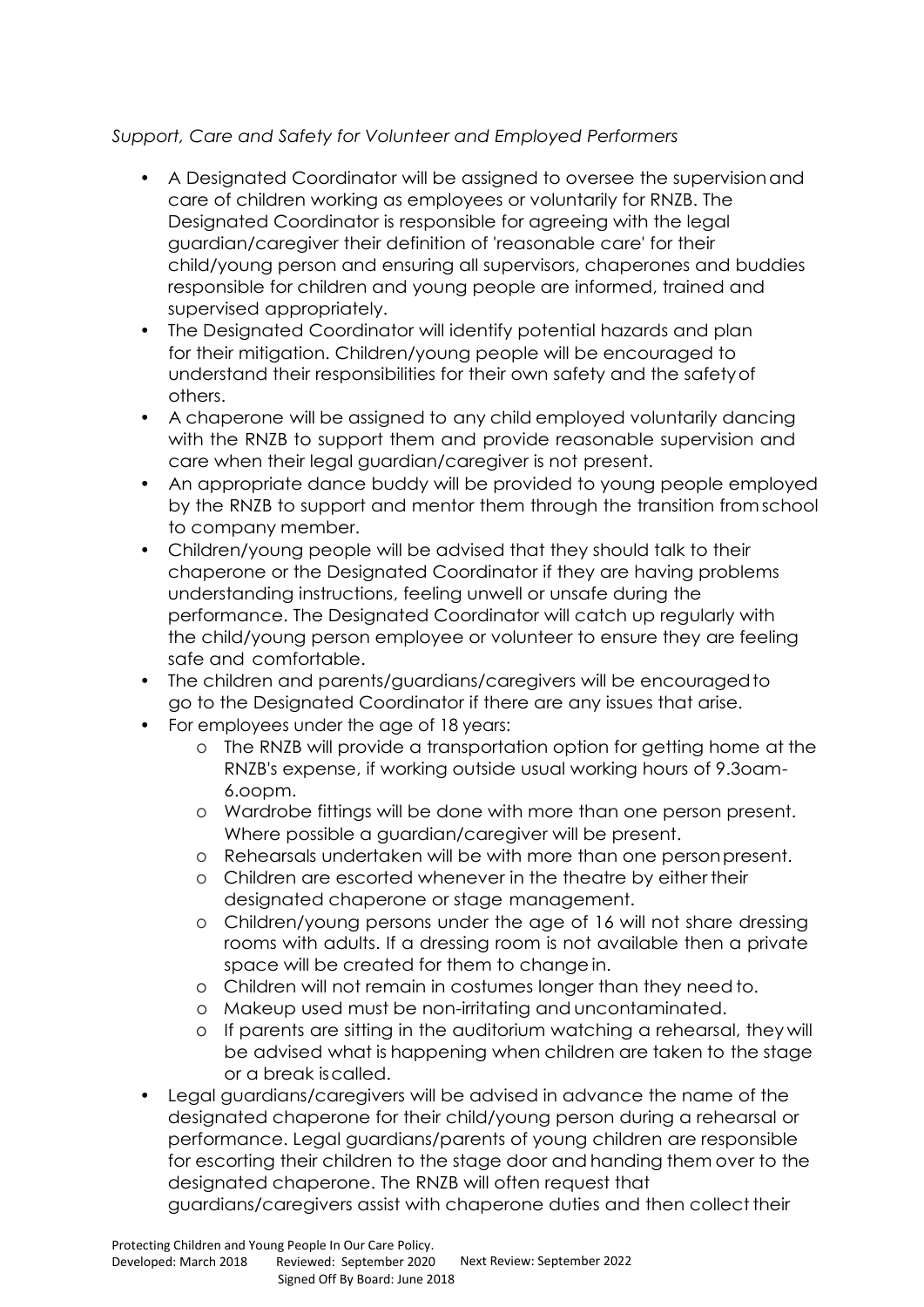child from the chaperone from stage door (inside the venue) after the performance.

- Legal guardians/caregivers of young people may vary their escorting responsibilities only if prior arrangements have been made with the designated coordinator andthe variation is agreed under their definition of "reasonable care."
- Trained first aiders will be available on site.
- The photographing or recording visual imagery of children/young person will only take place following the signing of a "young person's permission for a photograph or video" form being completed giving permission for this to occur. This form requires signoff by a legal guardian.
- When photographing or recording visual imagery of children the photographer /videographer will not be alone with thechild/young person.
- The RNZB, or the venues in which it performs, will take reasonable steps,for example, signage and announcements, to ensure that children and their carers are aware of any filming or photography at public events such as performances or open days.
- When undertaking media interviews, the RNZB will ensure that the child's guardian is in attendance, together with a representative of the RNZB or another approved adult, for example, the child's dance teacher.

## *Behaviour Expectations*

- Children/young persons and their guardians/caregivers will be expected to comply with the RNZB code of conduct.
- Children/young persons and their guardians/caregivers must not comment on behalf of the RNZB in the media. Any media inquiries must be referred to RNZB Media and Communications Advisor in the first instance and await guidance from the RNZB.
- Children/young persons and their guardians/caregivers will be expectedto comply with the RNZB social media policy. Any social media posting must not be offensive, illegal or harm the RNZB's interests, and must follow the RNZB's Computer, Internet and SocialMedia policy. Any discussions on personal media accounts must represent the RNZB positively and not harm the RNZB's reputation.
- No alcohol is to be consumed at any event by those less than 18 years old.
- All RNZB employees are reminded about appropriate language, behaviour and clothing at the start of any production thatinvolves children.

#### *Safe Working Hours*

- Wherever possible during school nights, children are released from rehearsals by 9.30pm.
- Children must have at least a twelve-hour overnight break exclusive of travel time.
- Using the "The Guide to Safe Working Practice in the Entertainment & Events Industry" developed by ETNZ in regard to working hours for children working hours of children and young persons will be as follows: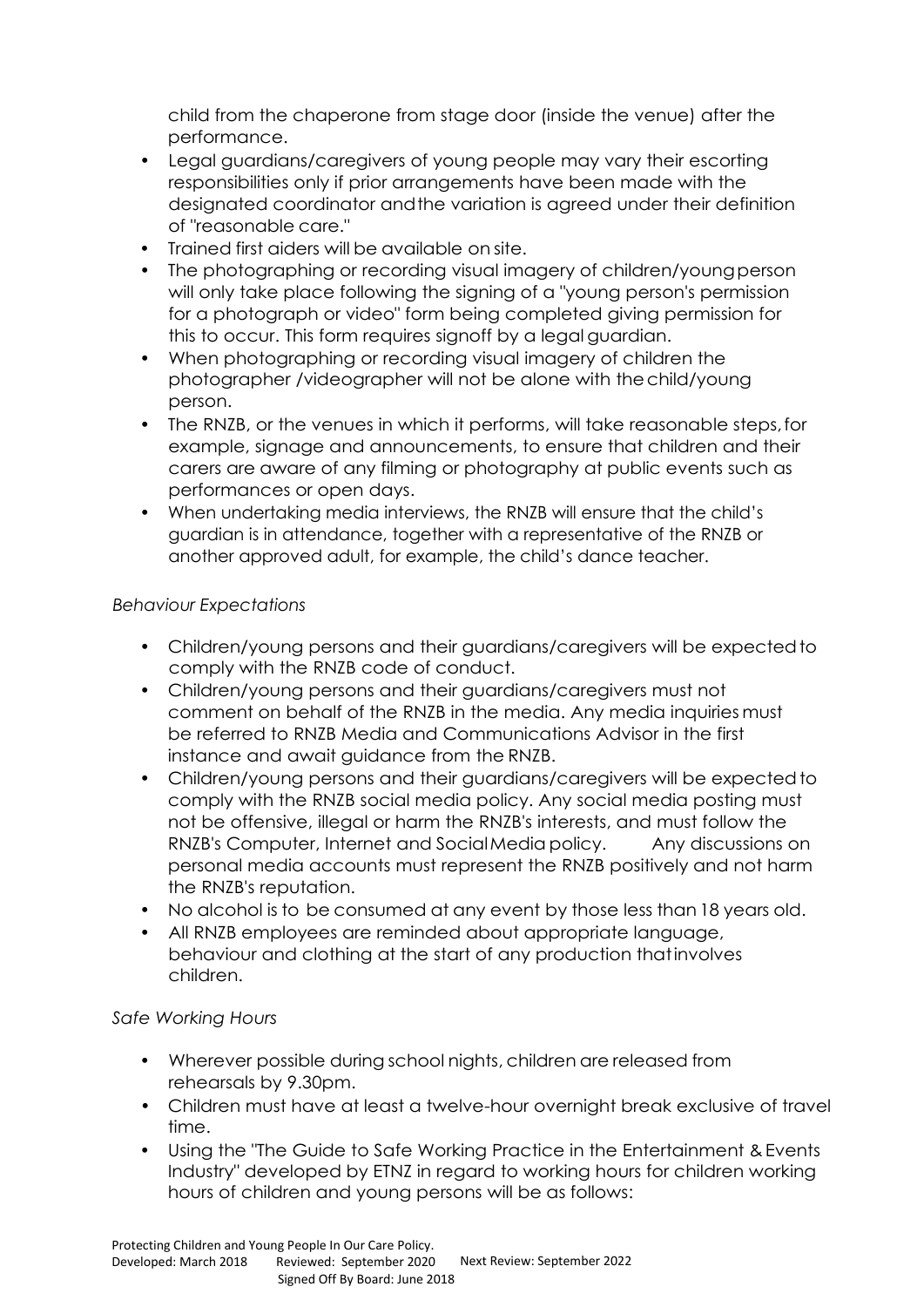| Age of Child/Young Person       | <b>Maximum Hours Per Day</b> |
|---------------------------------|------------------------------|
| Up to and including 8 year olds | 6 Hours                      |
| 9 to 11 Year Olds               | 8 Hours                      |
| 12 to 16 Years                  | 10 Hours                     |

*Care for Children and Young People on Tour*

- The Designated Coordinator will assume overall responsibility for children and young people on tour or delegate responsibility to a suitably vetted adult supervisor/chaperone.
- In the absence of the presence of a guardian/caregiver the coordinator /supervisor will be fully responsible for care and protection of the child/young person overnight and during the day, working to prevent incidents occurring and providing support should an incident arise.
- The designated coordinator and/or supervisor will draw up a Safety Risk and Assessment Plan that identifies risks and hazards that may be encountered on tour and in venues and accommodations. These must be shared with their charges and appropriate plans and processes put in place to deal with critical incidents and unforeseen events.
- For children and young persons under the age of 16, the supervisor will be responsible ensuring they are accompanied by an approved adult at all times outside of a venue after hours and on tour. They must ensure they have appropriate guardian consent forms and fully understand the guardian's definition of 'reasonable care.' The supervisor is responsible for ensuring the child/young person has necessary food/clothing requirements for rehearsals and productions, and that they have access to emergency contacts and health profiles of the child/young person in their care.
- RNZB employees under the age of 18 years who are working after hours or on tour must advise the Designated Coordinator with regards totheir plan for moving between venues and accommodation.
- In keeping with the domestic touring agreement, if accommodationis provided for children and young people, where possible it will be booked close to the performance venue.

# *Complaints*

Children and young people will be well supported to ensure they have a safe person they can confide in if they have an issue that needs to be addressed. All attempts will be made to deal with complaints without unnecessarily escalating if possible. If a complaint is more serious and requires a formal process the RNZB Disputes and Positive Conflict Resolution policy process will apply.

#### *Raising Concerns*

If any person has concerns about the welfare or safety of a child under the care of RNZB they have a duty to report this concern to an appropriate person - their Manager, Director of People & Culture, Executive Director, Artistic Director, Operations Manager, Stage Manager, or Ballet Masters.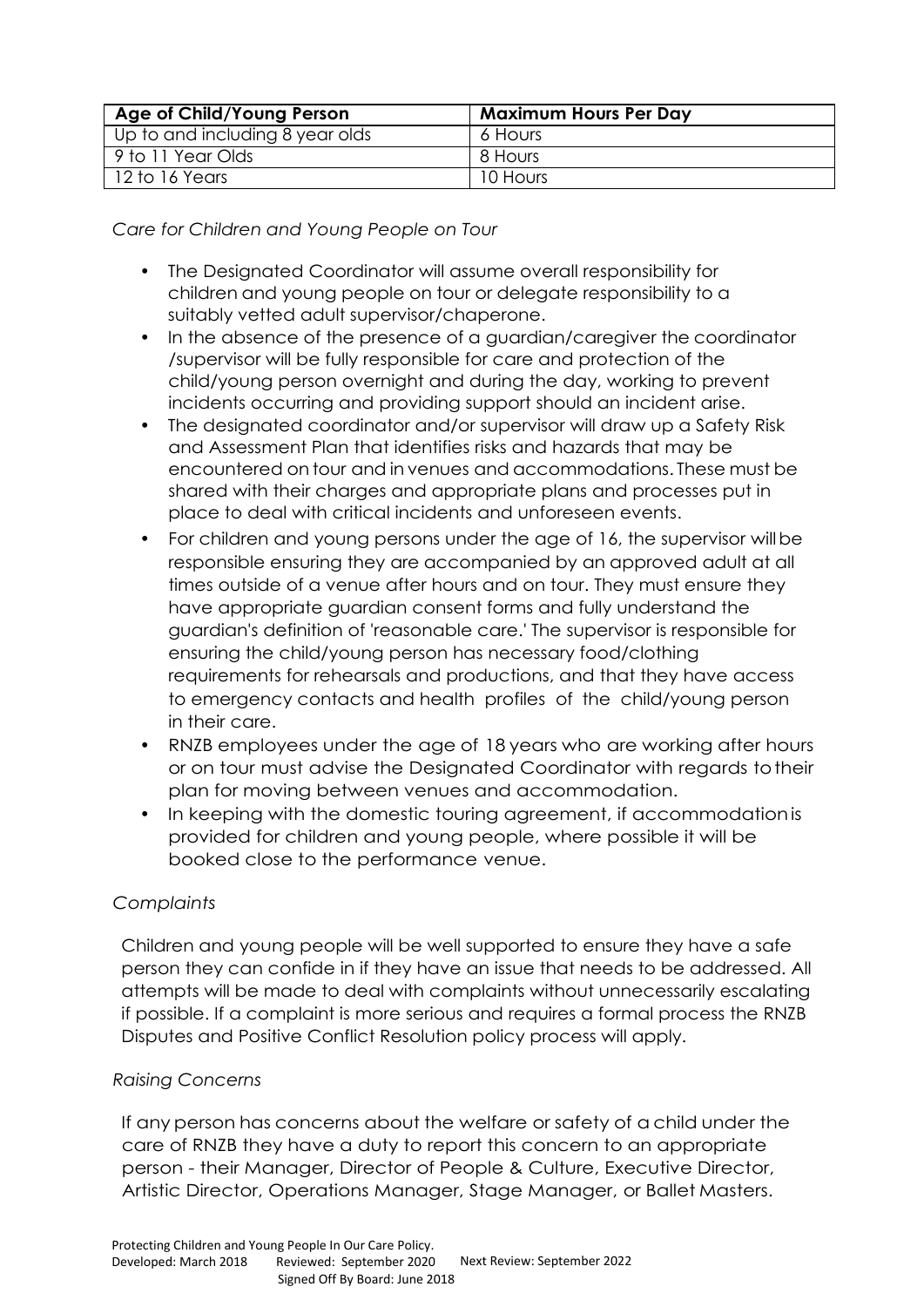Their concern will be taken seriously. Any concerns can be raised through the channels identified in the Disputes and Positive Conflict Resolution policy and the processes identified in that policy will be followed to deal with the concern.

*Responding To Concerns Raised By A Child*

The RNZB will follow the following process for responding to a child if they raise an issue:

| Listen to the child/young person                                                      | Disclosures by children are often subtle<br>and need to be handled with care                                                                              |
|---------------------------------------------------------------------------------------|-----------------------------------------------------------------------------------------------------------------------------------------------------------|
| Reassure the child/young person                                                       | Let the child/young person know that<br>they are not in trouble and have<br>done the right thing                                                          |
| Involve the child's parent/guardian                                                   | Do not progress until you are sure the<br>child is well supported by their<br>parent/guardian                                                             |
| Ask open-ended prompts - e.g. "What<br>happened next?"                                | Do not interview the child/young<br>person and do not put words into<br>their mouths by asking closed<br>questions                                        |
| If the child/young person is<br>visibly distressed                                    | Provide appropriate reassurances and<br>try to re-engage in activities under<br>supervision until they are able to<br>participate in ordinary activities. |
| If the child/young person is not in<br>immediate danger                               | Re-involve the child/young person in<br>ordinary activities and explain what<br>you are going to do next.                                                 |
| As soon as possible formally record the<br>issue the child/young person has<br>raised | Record<br>What the child/young person said,<br>word for word<br>The date, time and who was present                                                        |

All incidents must be included in the Health and Safety Report presented to the Board. Procedures should be reviewed if necessary.